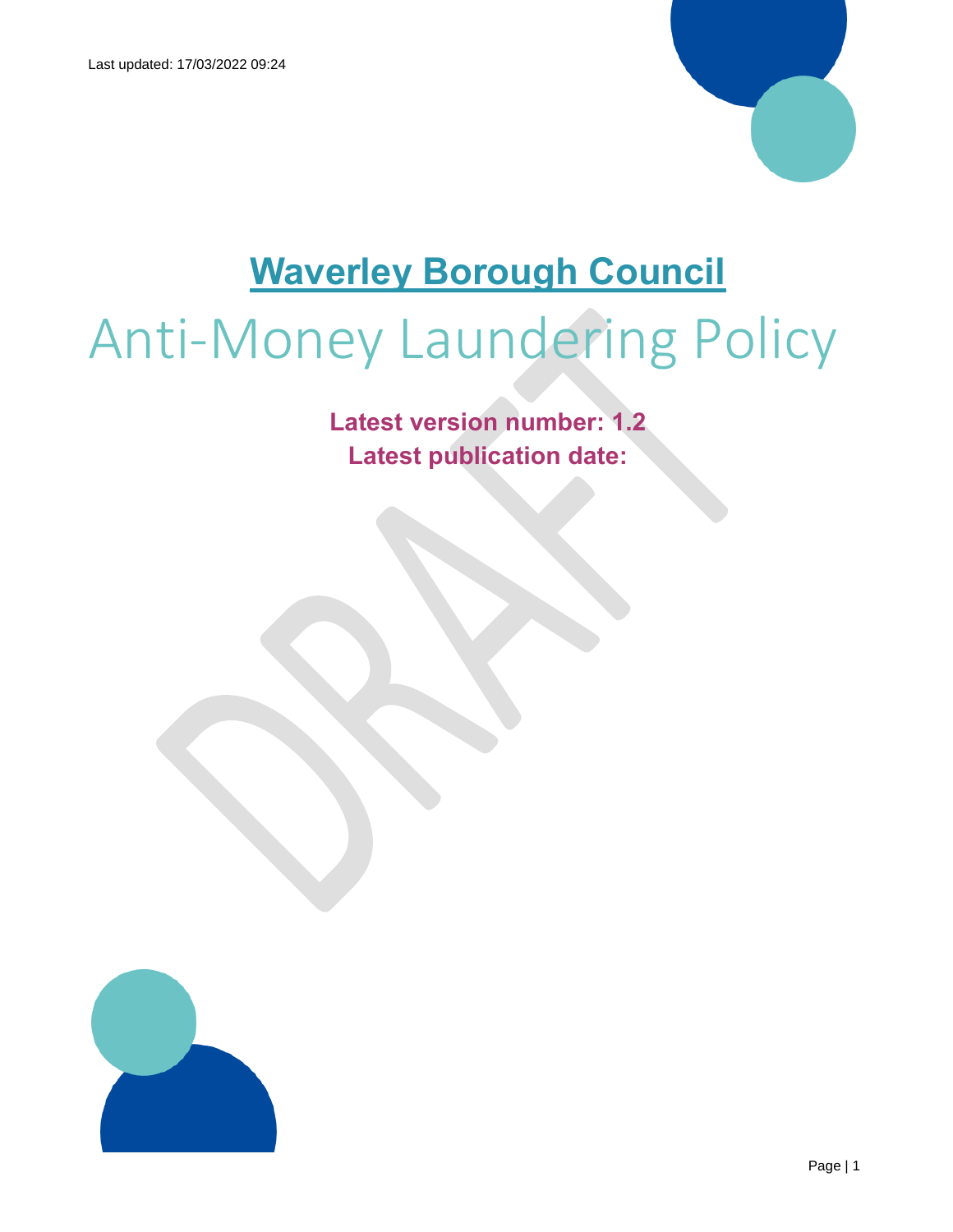#### **Document Information & Governance**

## **Approval & Publication:**

| <b>Approving</b> | <b>Approval</b> | <b>Publication</b> | <b>Publication</b> | <b>Review</b> | <b>Document</b> | <b>Next</b>   |
|------------------|-----------------|--------------------|--------------------|---------------|-----------------|---------------|
| <b>Body</b>      | route           | <b>Type</b>        | requirement        | frequency     | owner           | <b>Review</b> |
|                  | requirement     |                    |                    |               |                 | <b>Date</b>   |
| Audit            | Audit           | Internal/          | Compliments        | Annual        | <b>PT</b>       | 1 year        |
| Committee        | recommend       | external           | the councils       |               |                 | after full    |
|                  | approval at     |                    | Financial          |               |                 | council       |
|                  | council         |                    | Regulations        |               |                 | approval      |
|                  |                 |                    |                    |               |                 |               |

#### **Version Control Information:**

| <b>Version</b> | <b>Version Status</b><br>(Draft, Approved<br>/Published<br><b>Internally or</b><br><b>Externally)</b> | <b>Date</b> | <b>Version Comment</b>                    | <b>Version</b><br><b>Author</b> |
|----------------|-------------------------------------------------------------------------------------------------------|-------------|-------------------------------------------|---------------------------------|
| V <sub>1</sub> | Published                                                                                             | 05/08/2019  | 1 <sup>st</sup> Publication               | VB                              |
| V1.1           | Update - Draft                                                                                        | 16/03/2022  | Changes following review                  | PT                              |
| V1.2           | Approved Draft                                                                                        |             | Approved by the Audit Committee           |                                 |
| V1.2           | <b>Final Approval</b>                                                                                 |             | <b>Council Approval &amp; Publication</b> |                                 |

### **Impact Assessments and Consideration:**

| <b>Impact Assessment Type</b>     | <b>Required / Not Required</b> |
|-----------------------------------|--------------------------------|
| <b>Equality Impact Assessment</b> | Not Required                   |
| Data Protection Impact Assessment | Not Required                   |
| Climate Change                    | Not Required                   |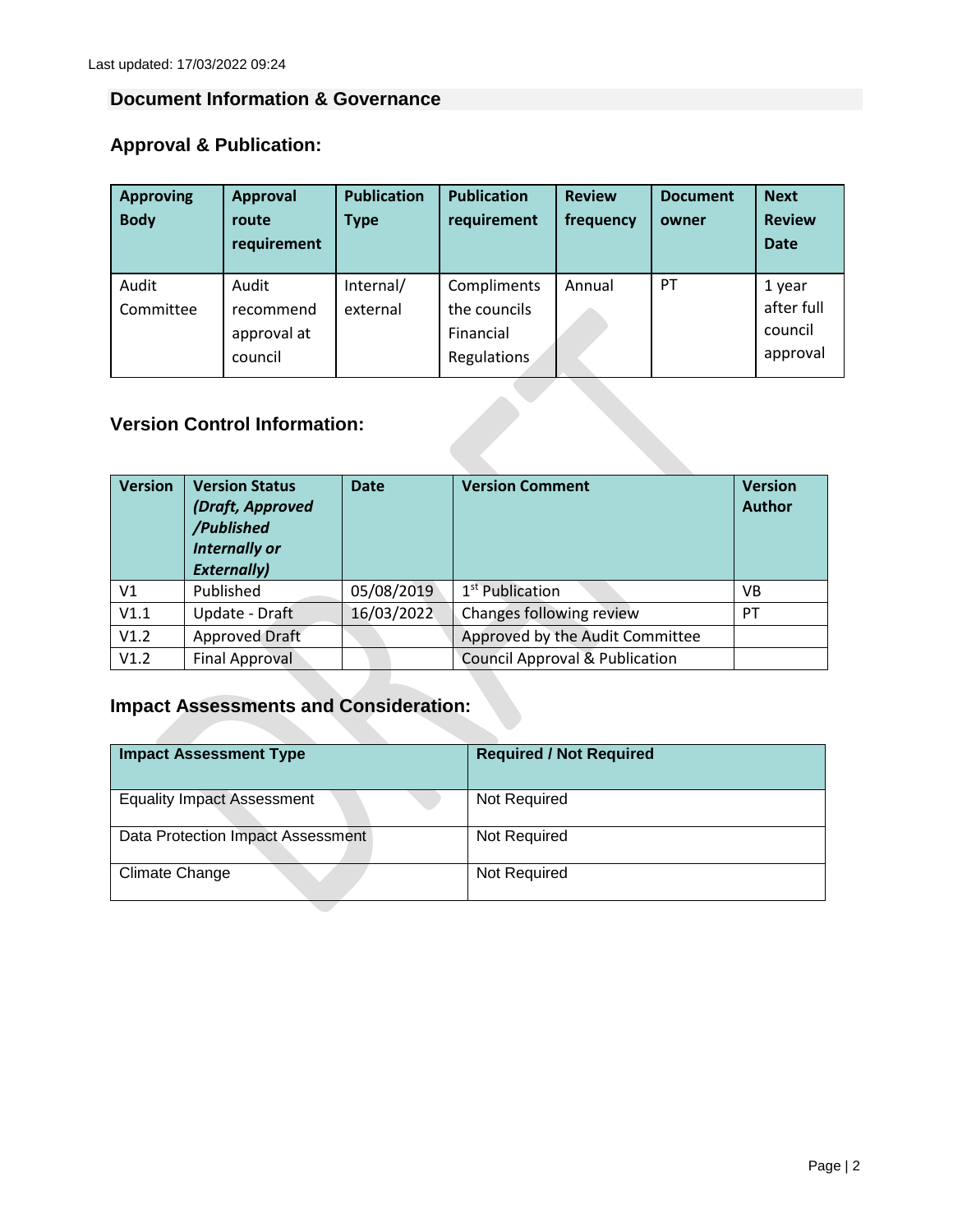#### **Introduction**

- 1.1 The Council will do all it can to prevent the Council and its staff being exposed to money laundering through criminal activity, to identify the potential areas where it may occur, and to comply with all legal and regulatory requirements, especially with regard to the reporting of actual or suspected cases.
- 1.2 The Money Laundering, Terrorist Financing and Transfer of Funds (Information on the Payer) Regulations 2017 came into force on the 26 June 2017. There has subsequently been two amendments, neither of which impact on this policy, The Money Laundering and Terrorist Financing (Amendment) Regulations 2019 and Money Laundering and Terrorist Financing (Amendment) (EU Exit) Regulations 2020. Although Local Authorities are not obliged to comply with the requirements of this legislation the Chartered Institute of Public Finance and Accounting (CIPFA) advises that an organisation should consider a policy framework which supports the implementation of the counter fraud strategy and includes an anti-money laundering policy to prevent the use of their services for money laundering.

#### **2. Scope**

- 2.1 This Policy applies to all officers, whether permanent or temporary, and Members of the Council. Officers and Members must be familiar with their responsibilities in preventing criminal activity through money laundering and must be vigilant at all times.
- 2.2 The policy applies to all areas of work undertaken by the Council.
- 2.3 The Policy sets out the procedures which must be followed (for example the reporting of suspicions of money laundering activity) to enable the Council to comply with its legal obligations.
- 2.4 Further information is set out in the accompanying Guidance on page 10.
- 2.5 This Policy sits alongside the Council's Whistleblowing Policy and Anti-Fraud and Corruption Policy.
- 2.6 Failure by an officer or Member to comply with the procedures set out in this Policy may lead to disciplinary action being taken against them. Any disciplinary action will be dealt with in accordance with the Council's Disciplinary and Capability Procedure.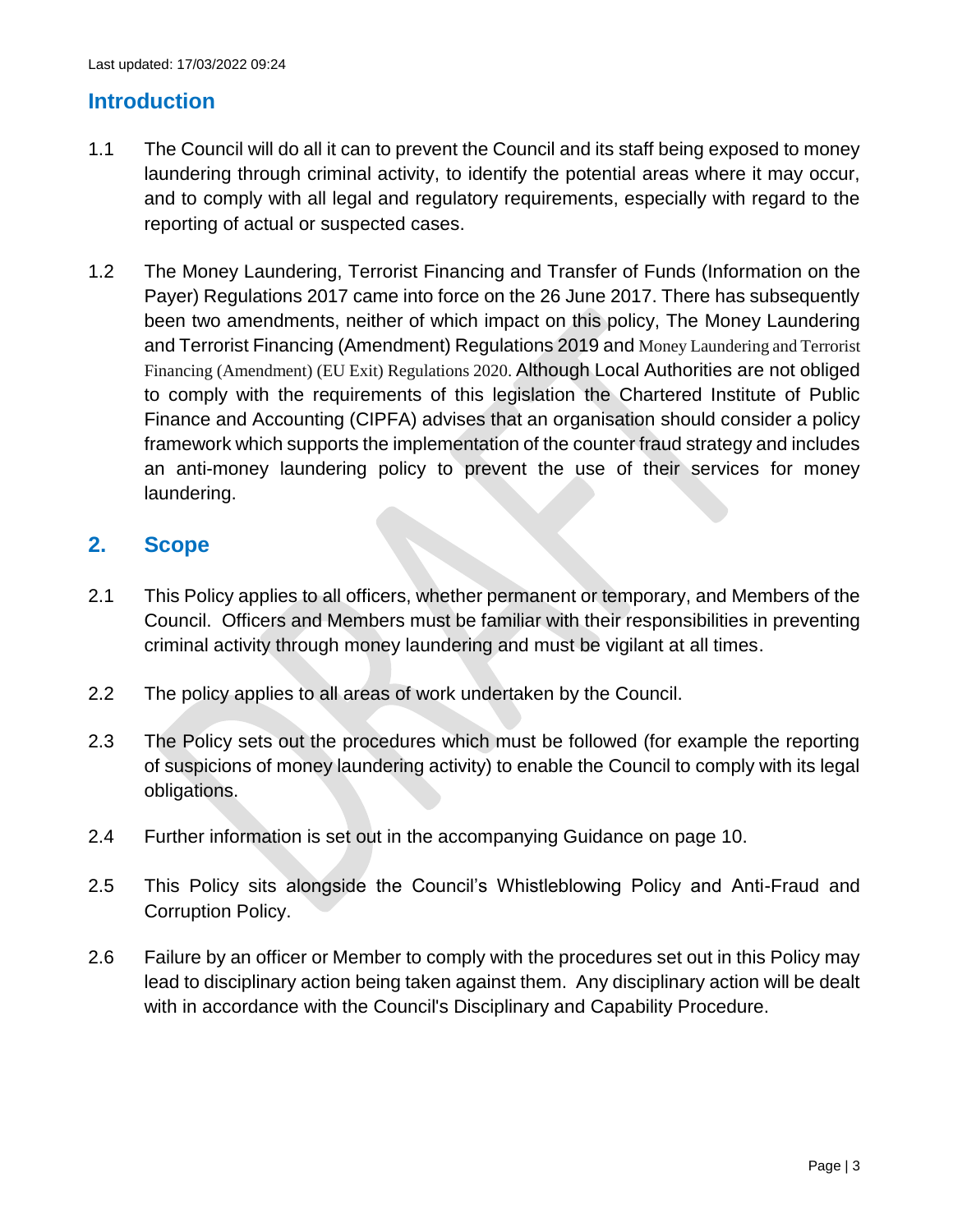#### **3. Definition of Money Laundering**

- 3.1 Money laundering is the term used for a number of offences involving the proceeds of crime or terrorism funds. The following constitute the act of money laundering:
	- concealing, disguising, converting, transferring criminal property or removing it from the UK
	- entering into or becoming concerned in an arrangement which you know or suspect facilitates the acquisition, retention, use or control of criminal property by or on behalf of another person
	- acquiring, using or possessing criminal property
	- doing something that might prejudice an investigation (for example falsifying a document)

These are the primary money laundering offences, and are therefore prohibited acts under the legislation. There are also two secondary offences:

- Failure to disclose any of the primary offences
- Tipping off where someone informs a person or people who are, or who are suspected of being involved in money laundering, in such a way as to reduce the likelihood of their being investigated or prejudicing an investigation. Tipping off carries a maximum penalty of five years imprisonment.
- 3.2 Potentially any officer or Member could be caught by the money laundering provisions if they suspect money laundering and either become involved with it in some way and/or do nothing about it.

#### **4. Obligations on the Council**

- 4.1 The Council is required to establish and maintain policies, controls and procedures to mitigate and manage effectively the risks of money laundering and terrorist financing. This includes:
	- appointing a Money Laundering Reporting Officer (MLRO) to receive disclosures from officers and members of money laundering activity
	- implementing a reporting procedure to enable the reporting of suspicions of money laundering
	- The policies, controls and procedures must be:
		- o proportionate with regard to the size and nature of the relevant person's business, and
		- o approved by its senior management.
	- The policies, controls and procedures must be regularly reviewed and must include: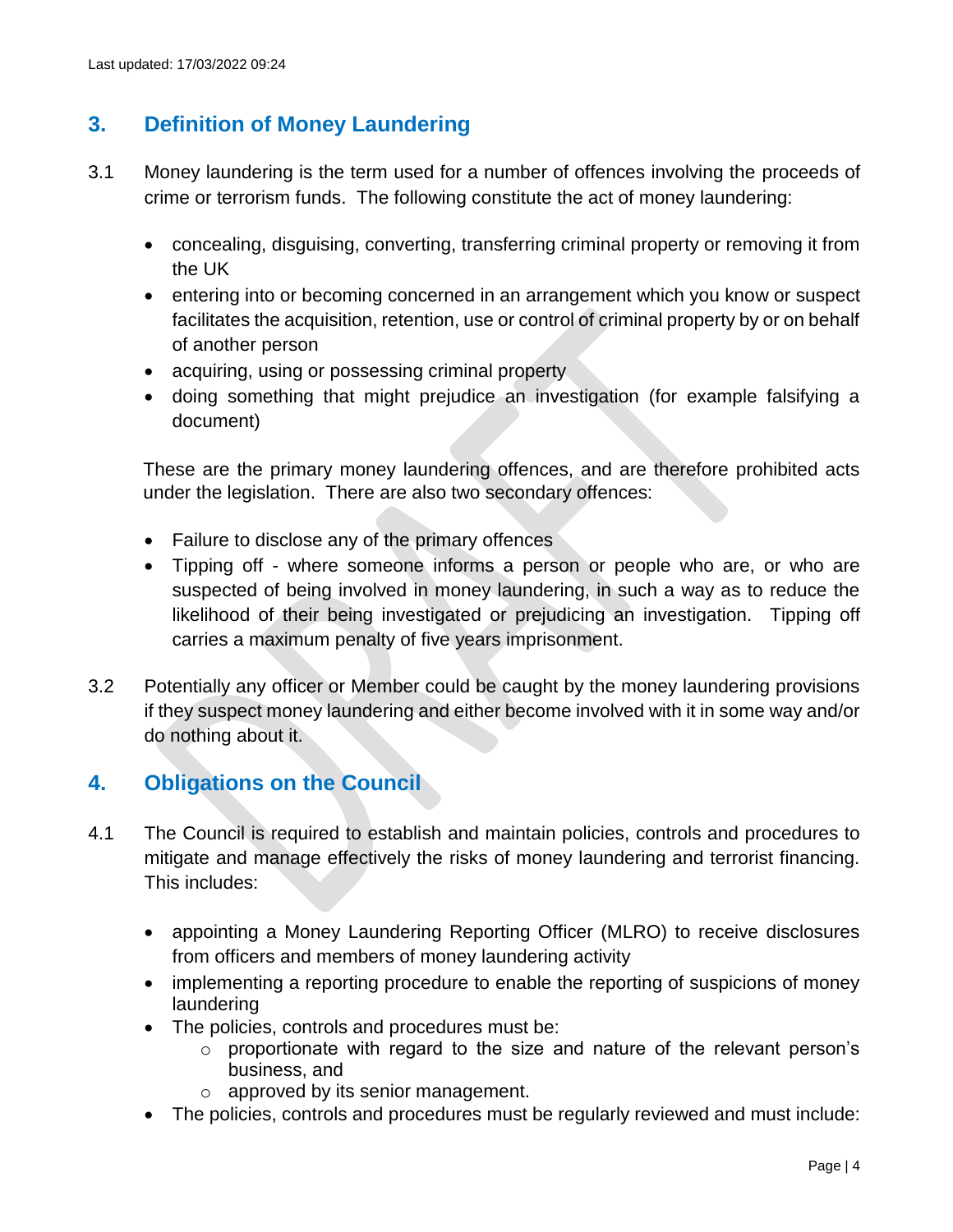- o cash payments
- o risk management practices
- o internal controls
- o customer due diligence
- o record keeping procedures
- o the monitoring and management of compliance with, and the internal communication of, such policies, controls and procedures.
- training to recognise transactions that may indicate money laundering
- maintaining client identification procedures in certain circumstances

#### **5. The Money Laundering Reporting Officer (MLRO)**

5.1 The officer nominated to receive disclosures about money laundering activity within the Council is the Head of Finance, Peter Vickers. He can be contacted as follows:

| <b>Peter Vickers</b>            | e-mail: peter.vickers@waverley.gov.uk |
|---------------------------------|---------------------------------------|
| <b>Head of Finance</b>          | Telephone: 01483 523539               |
| <b>Waverley Borough Council</b> |                                       |
| <b>Council Offices</b>          |                                       |
| The Burys                       |                                       |
| Godalming                       |                                       |
| Surrey                          |                                       |
| GU7 1HR                         |                                       |

5.2 In the absence of the MLRO contact the Internal Audit Client Manager, Gail Beaton, at the above address or on telephone number 01483 523260.

#### **6. Reporting Procedure**

- 6.1 Where an officer or Member becomes aware or suspects that money laundering may have taken place (or may be taking place) they must contact the MLRO regardless of the amount.
- 6.2 If an officer or Member becomes concerned that their involvement in a matter may amount to a prohibited act under the legislation it must be reported to the MLRO. Disclosure must be within hours of the information coming to light. Failure to do this may render the officer or Member liable to prosecution.
- 6.3 Disclosure should be made to the MLRO using the form at Appendix A to this policy. Full details must be included in the form.
- 6.4 If the officer or Member is concerned that their involvement in the transaction would amount to a prohibited act under the definition of Money Laundering at paragraph 3. consent will be needed from the National Crime Agency (NCA), via the MLRO, to take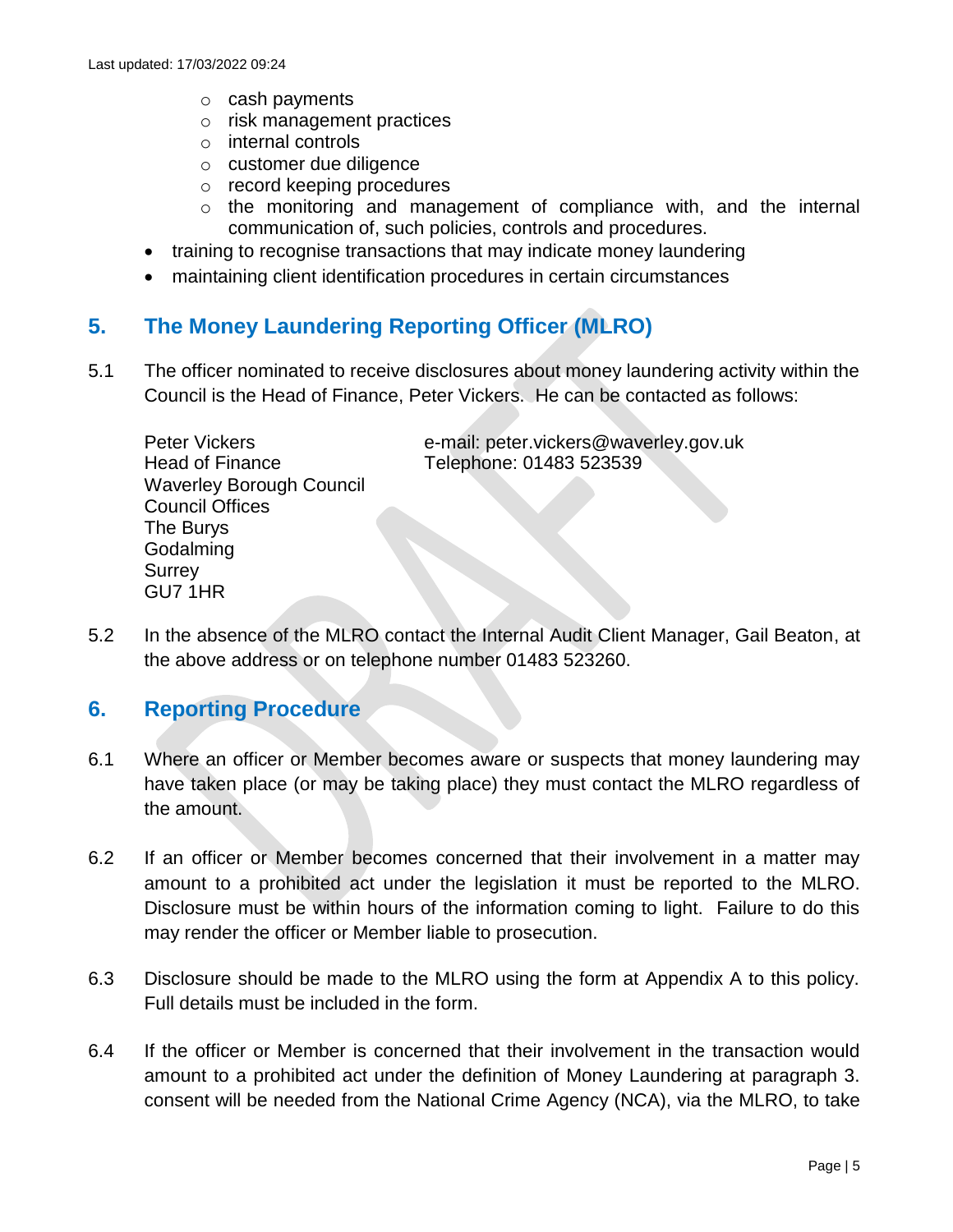any further part in the transaction - this is the case even if the client gives instructions for the matter to proceed before such consent is given. The officer or Member should therefore make it clear in the report if such consent is required and clarify whether there are any deadlines for giving such consent e.g. a completion date or court deadline.

- 6.5 Information given in the reporting form must enable the MLRO to make a sound judgment as to whether there are reasonable grounds for knowledge or suspicion of money laundering and to enable the MLRO to prepare a report to NCA, where appropriate.
- 6.6 Once the matter is reported to the MLRO, officers and Members must follow any directions given by the MLRO. They must NOT make any further enquiries into the matter themselves and must co-operate with the MLRO and the authorities during any subsequent money laundering investigation.
- 6.7 Similarly, at no time and under no circumstances should the officer or Member voice any suspicions to the person(s) suspected of money laundering, even if NCA has given consent to a particular transaction proceeding, without the specific consent of the MLRO otherwise a criminal offence of "tipping off" (see the Guidance Note for further details) may be committed.
- 6.8 No reference should be made on a client file to a report having been made to the MLRO – should the client exercise their right to see the file, then such a note will obviously tip them off to the report having been made and may render an officer or Member liable to prosecution. The MLRO will keep the appropriate records in a confidential manner.

#### **Consideration of the disclosure by the MLRO**

- 6.9 Upon receipt of a report, the MLRO must complete the MLRO part of the form, note the date of receipt of the report and acknowledge receipt of it. The MLRO should also advise the officer or Member of the timescale within which a response should be expected.
- 6.10 The MLRO will consider the report and any other available internal information that is relevant eg:
	- reviewing other transaction patterns and volumes
	- the length of any business relationship involved
	- the number of any one-off transactions and linked one-off transactions
	- any identification evidence held
- 6.11 The MLRO will undertake such other reasonable inquiries considered appropriate in order to ensure that all available information is taken into account in deciding whether a report to NCA is required (such enquiries being made in such a way as to avoid any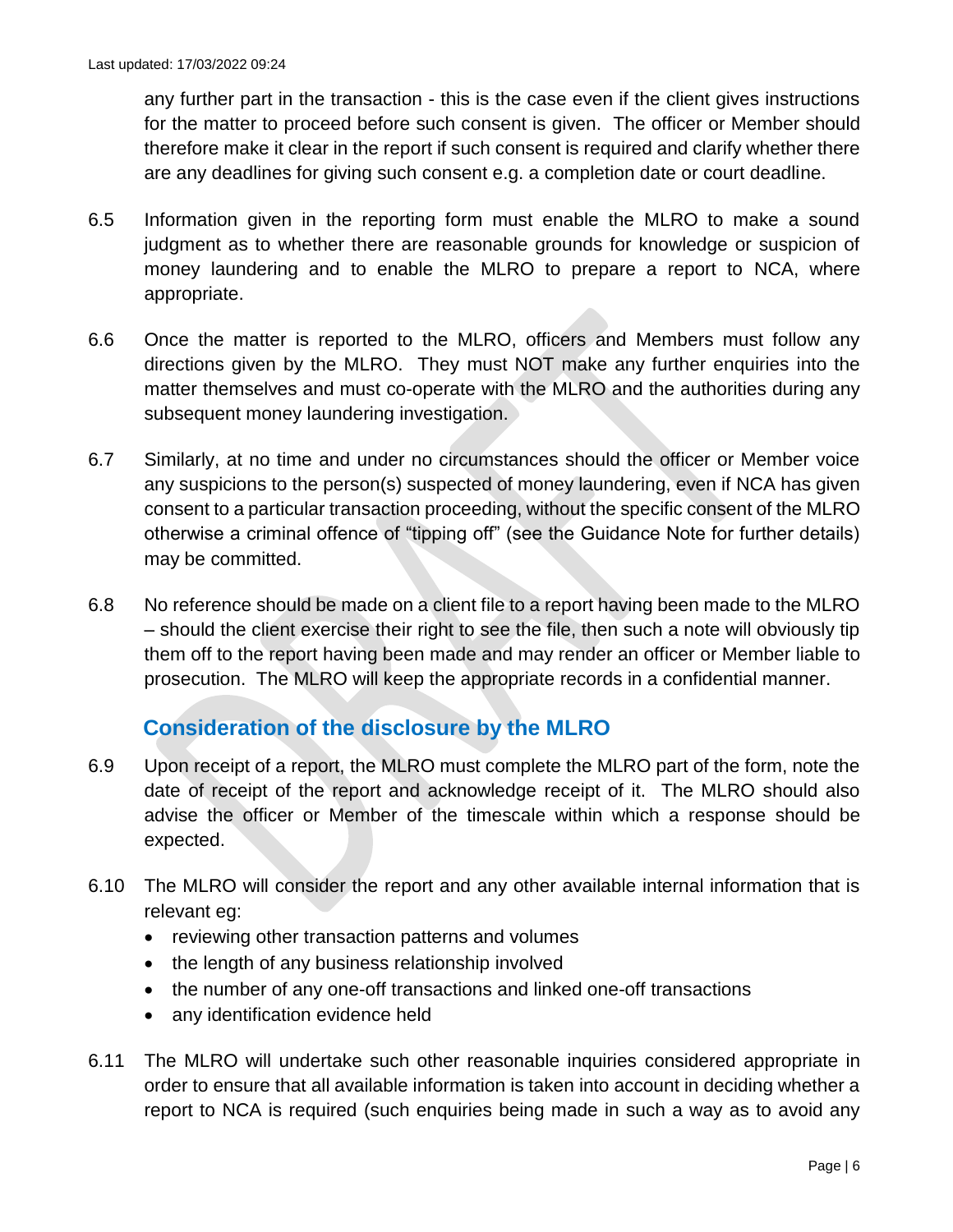appearance of tipping off those involved). The MLRO may also need to discuss the report with the officer or Member.

- 6.12 Once the MLRO has evaluated the disclosure report and any other relevant information, the MLRO must make a timely determination as to whether:
	- there is actual or suspected money laundering taking place; or
	- there are reasonable grounds to know or suspect that is the case; and
	- whether there is a need to seek consent from NCA for a particular transaction to proceed.
- 6.13 Where the MLRO does so conclude, the matter must be disclosed as soon as practicable to NCA on their standard report form and in the prescribed manner, unless there is a reasonable excuse for non-disclosure to NCA (for example, a lawyer can claim legal professional privilege for not disclosing the information).
- 6.14 Where the MLRO suspects money laundering but has a reasonable excuse for nondisclosure, the report must be noted accordingly. Consent can then be given immediately for any ongoing or imminent transactions to proceed.
- 6.15 In cases where legal professional privilege may apply, the MLRO must liaise with the legal adviser to decide whether there is a reasonable excuse for not reporting the matter to NCA.
- 6.16 Where consent is required from NCA for a transaction to proceed, then the transaction(s) in question must not be undertaken or completed until NCA has specifically given consent, or there is deemed consent through the expiration of the relevant time limits without objection from NCA.
- 6.17 Where the MLRO concludes that there are no reasonable grounds to suspect money laundering the MLRO shall mark the report accordingly and give consent for any ongoing or imminent transaction(s) to proceed.
- 6.18 All disclosure reports referred to the MLRO and reports made by the MLRO to NCA must be retained by the MLRO in a confidential file kept for that purpose, for a minimum of five years.
- 6.19 The MLRO commits a criminal offence if the MLRO knows or suspects, or has reasonable grounds to do so, through a disclosure being made, that another person is engaged in money laundering and the MLRO does not disclose this as soon as practicable to NCA.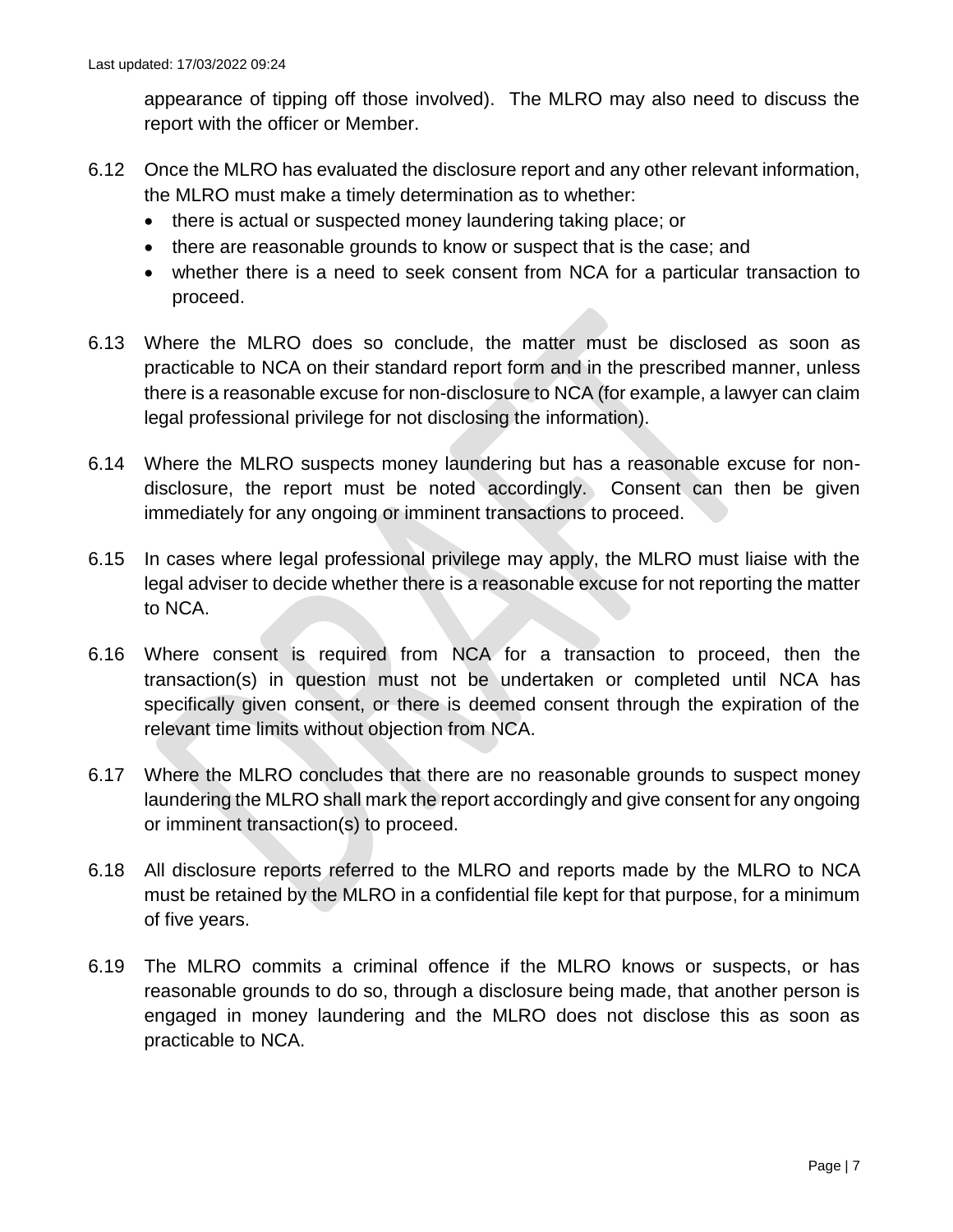#### **7. Policies, Controls and Procedure**

#### Cash payments

7.1 No cash payment to the Council will be accepted if it exceeds £5,000 (including notes, coins or traveller cheques in any currency). Any incidents of someone trying to make a cash payment in excess of £5,000 must be reported to the MLRO regardless of whether you suspect money laundering activity or not.

#### Risk Management

- 7.2 Risk will be assessed by taking into account risk factors including factors relating to:
	- The Council's customers
	- The area in which the Council operates
	- The Council's services
	- The Council's transactions
	- The Council's delivery channels
- 7.3 Whilst the risk to the Council of contravening the legislation is low, it is extremely important that all officers and Members are familiar with their legal responsibilities.
- 7.4 The risk to the Council of contravening the anti-money laundering legislation will be assessed on a periodic basis and the adequacy and effectiveness the Anti-Money Laundering Policy will be reviewed in light of such assessments.

Internal Controls

- 7.5 The internal controls include:
	- [appointing a 'nominated officer'](https://www.gov.uk/guidance/money-laundering-regulations-nominated-officers-and-employee-training) and making sure that employees know to report any [suspicious activity](https://www.gov.uk/guidance/money-laundering-regulations-report-suspicious-activities) to them (the MLRO)
	- identifying the responsibilities of senior managers and providing them with regular information on money laundering risks
	- training relevant employees on their anti-money laundering responsibilities
	- documenting and updating your anti-money laundering policies, controls and procedures
	- introducing measures to make sure that the risk of money laundering is taken into account in the day-to-day running of your business
- 7.6 The independent audit function has responsibility: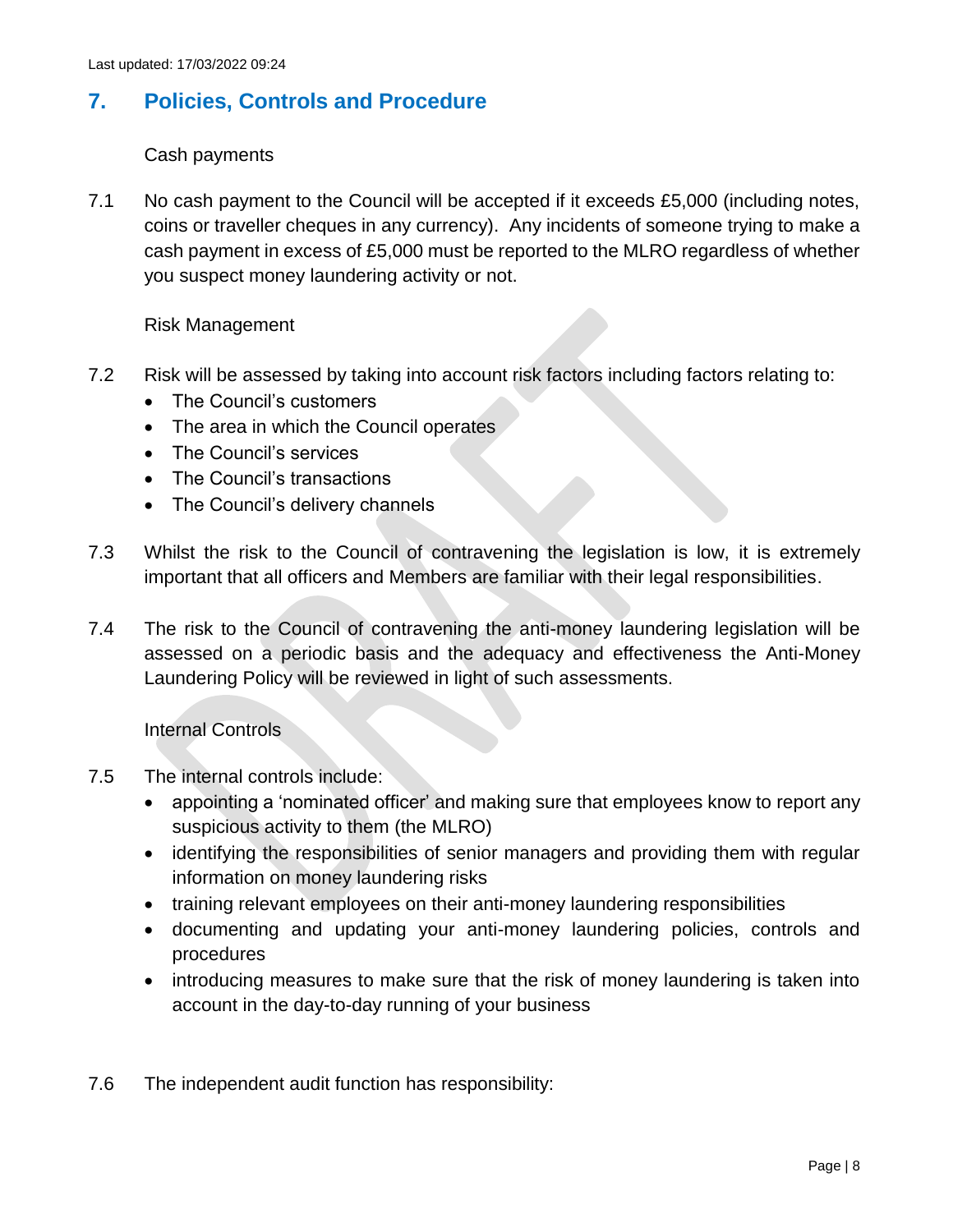- I. to examine and evaluate the adequacy and effectiveness of the policies, controls and procedures
- II. to make recommendations in relation to those policies, controls and procedures
- III. to monitor compliance with those recommendations.
- 7.7 New technology where new technology is adopted the Council will ensure appropriate measures are taken to assess and, if necessary, mitigate any money laundering or terrorist financing risks this new technology may cause.

Customer Due Diligence

- 7.8 Customer due diligence means that the Council must know its customers and understand their businesses so that it is in a position to know if there is suspicious activity that should be reported.
- 7.9 Customer due diligence means:
	- (a) identifying the customer and verifying the customer's identity on the basis of documents, data or information obtained from a reliable and independent source.
	- (b) identifying where there is a beneficial owner who is not the customer owner and taking adequate measures, on a risk-sensitive basis, to verify their identity and where the beneficial owner is a trust or similar understand the ownership and control structure of the trust or arrangement.
	- (c) obtaining information on the purpose and intended nature of the business relationship.
- 7.10 The Regulations regarding customer due diligence are detailed and complex, but there are some simple questions that will help decide if it is necessary:
	- $\bullet$  Is the service a regulated activity (see 7.11)
	- Is the Council charging for the service ie is it 'by way of business'?
	- Is the service being provided to a customer other than a UK public authority?

If the answer to any of these questions is **no** then there is no need to carry out customer due diligence.

If the answer to all these questions is **yes** then customer due diligence must be carried out before any business is undertaken for that client. If there is uncertainty whether customer due diligence is required then the MLRO should be contacted for advice.

7.11 Regulated activity is defined as the provision 'by way of business' of: advice about tax affairs; accounting services; treasury management, investment or other financial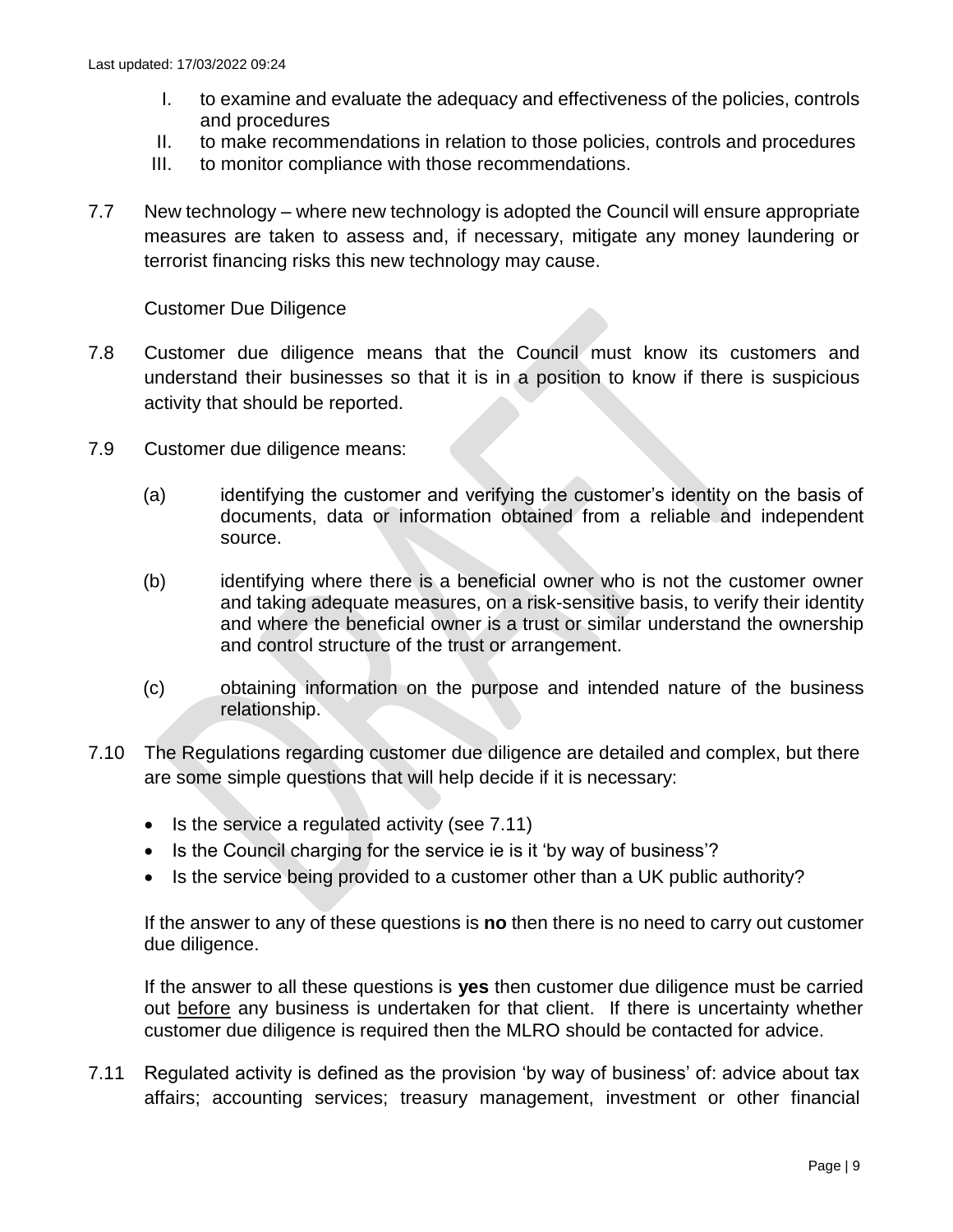services; audit services; legal services; estate agency; services involving the formation, operation or arrangement of a company or trust or; dealing in goods wherever a transaction involves a cash payment of £10,000 or more.

- 7.12 Customer due diligence must also be applied if a person carries out an occasional transaction that amount to 15,000 euros or more, whether the transaction is executed in a single operation or in several operations with appear to be linked. This applies to all transactions and can include dealings with agents, third parties, property or equipment, cheques, cash or bank transfers.
- 7.13 Where customer due diligence is required then evidence of identity must be sought, for example:
	- details of your customer's business or employment (checking with the customer's website to confirm their business address)
	- the source and origin of funds that your customer will be using in the relationship
	- copies of recent and current financial statements
	- the expected level and type of activity that will take place in your relationship
	- conducting an on-line search via Companies House to confirm the nature and business of the customer and confirm the identities of any directors
	- details of the relationships between signatories and any underlying beneficial owners
	- seeking evidence from the key contact of their personal identity, for example their passport, and position within the organisation
- 7.14 The requirement for customer due diligence applies immediately for new customers and should be applied on a risk sensitive basis for existing customers. Ongoing customer due diligence must also be carried out during the life of a business relationship but should be proportionate to the risk of money laundering and terrorist funding, based on the officer's knowledge of the customer and a regular scrutiny of the transactions involved.
- 7.15 If, at any time, it is suspected that a client or customer for whom the Council is currently, or is planning to carry out, a regulated activity is carrying out money laundering or terrorist financing, or has lied about their identity then this must be reported to the MLRO.

#### Enhanced Due Diligence

- 7.16 In certain circumstances enhanced customer due diligence must be carried out for example where:
	- There is a high risk of money laundering or terrorist financing
	- The person has provided false or stolen identification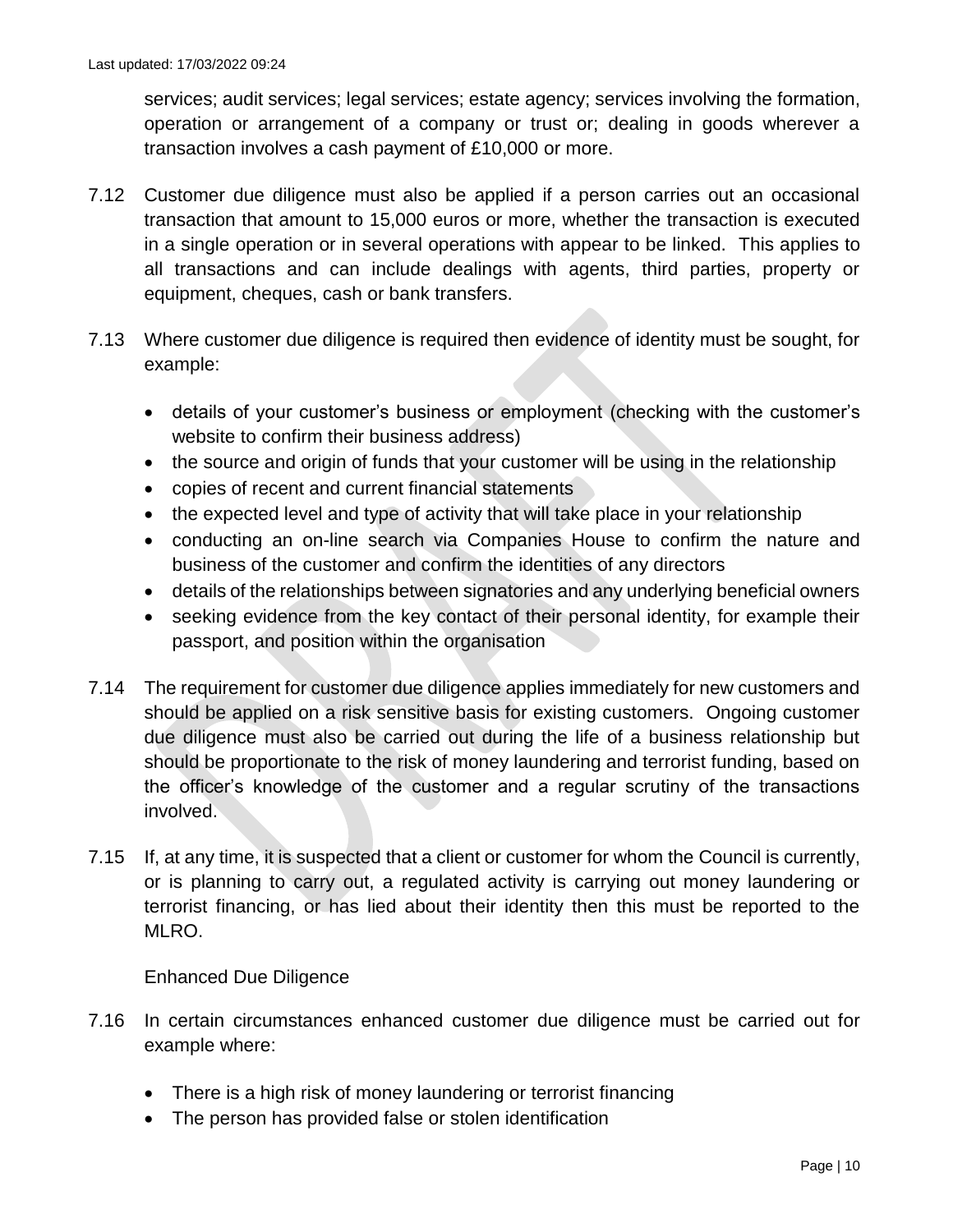- the customer has not been physically present for identification
- the customer is a politically exposed person
- $\bullet$  there is a beneficial owner who is not the customer  $-$  a beneficial owner is any individual who: holds more than 25% of the shares, voting rights or interest in a company, partnership or trust
- 7.17 Enhanced customer due diligence could include any additional documentation, data or information that will confirm the customer's identity and/or the source of the funds to be used in the business relationship/ transaction. If it is believed that enhanced customer due diligence is required then the MLRO should be consulted prior to carrying it out.
- 7.18 The enhanced due diligence measures when you deal with a politically exposed person are:
	- making sure that only senior management gives approval for a new business relationship
	- taking adequate measures to establish where the person's wealth and the funds involved in the business relationship come from
	- carrying out stricter ongoing monitoring of the business relationship

#### Record Keeping

- 7.19 The Council will keep a record of all customer due diligence measures carried out, including:
	- customer identification documents obtained
	- risk assessments
	- your policies, controls and procedures
	- training records
- 7.20 Each Service of the Council and contractors working for the Council conducting relevant business must maintain records of:
	- a) Due diligence and customer identification evidence obtained which must be kept for five years after the end of the transaction or relationship
	- b) Details of all relevant business transactions carried out for clients for at least five years from the completion of the transaction. This is so that they may be used as evidence in any subsequent investigation by the authorities into money laundering.
- 7.21 Any personal data obtained for the purpose of the regulations may only be processed for the purposes of preventing money laundering or terrorist financing.
- 7.22 The MLRO must be informed of the existence and location of such records.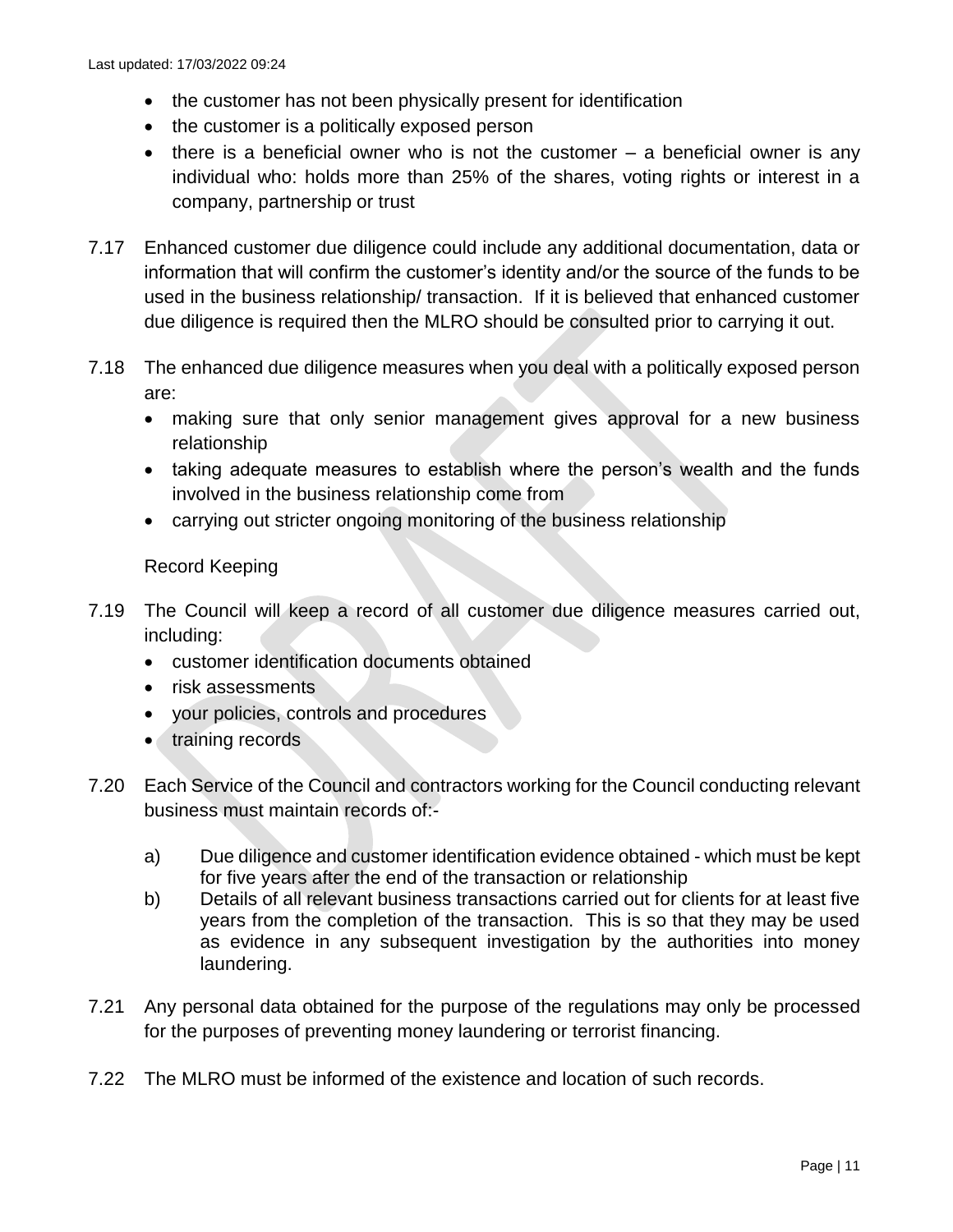- 7.23 The records must be capable of providing an audit trail during any subsequent investigation, eg distinguishing the client and the relevant transaction and recording in what form any funds were received or paid.
- 7.24 An electronic copy of every customer due diligence record must be sent to the MLRO to meet the requirements of the Regulations and in case of inspection by the relevant supervising body.
- 7.25 Monitoring and Management of Compliance with, and Internal Communication of Polices, Controls and Procedures.
- 7.26 In support of the policy and procedure, the council will:
	- Endeavour to make all staff aware of the requirement and obligation placed on the council and on themselves as individuals by the anti-money laundering legislation; and
	- Provide targeted training where it has been identified staff are most likely to encounter money laundering

#### **8. Training**

- 8.1 The Council has a commitment to training employees so they're aware of their responsibilities.
- 8.2 Training will be targeted to areas where large sums of money may be received by the Council.

#### **9. Maintain client identification procedures in certain circumstances**

- 9.1 You also need to identify the 'beneficial owner' in certain situations. This may be because someone else is acting on behalf of another person in a particular transaction, or it may be because you need to establish the ownership structure of a company, partnership or trust.
- 9.2 As a general rule, the beneficial owner is the person who's behind the customer and who owns or controls the customer, or it's the person on whose behalf a transaction or activity is carried out.
- 9.3 If you have doubts about a customer's identity, you must stop dealing with them until you're sure.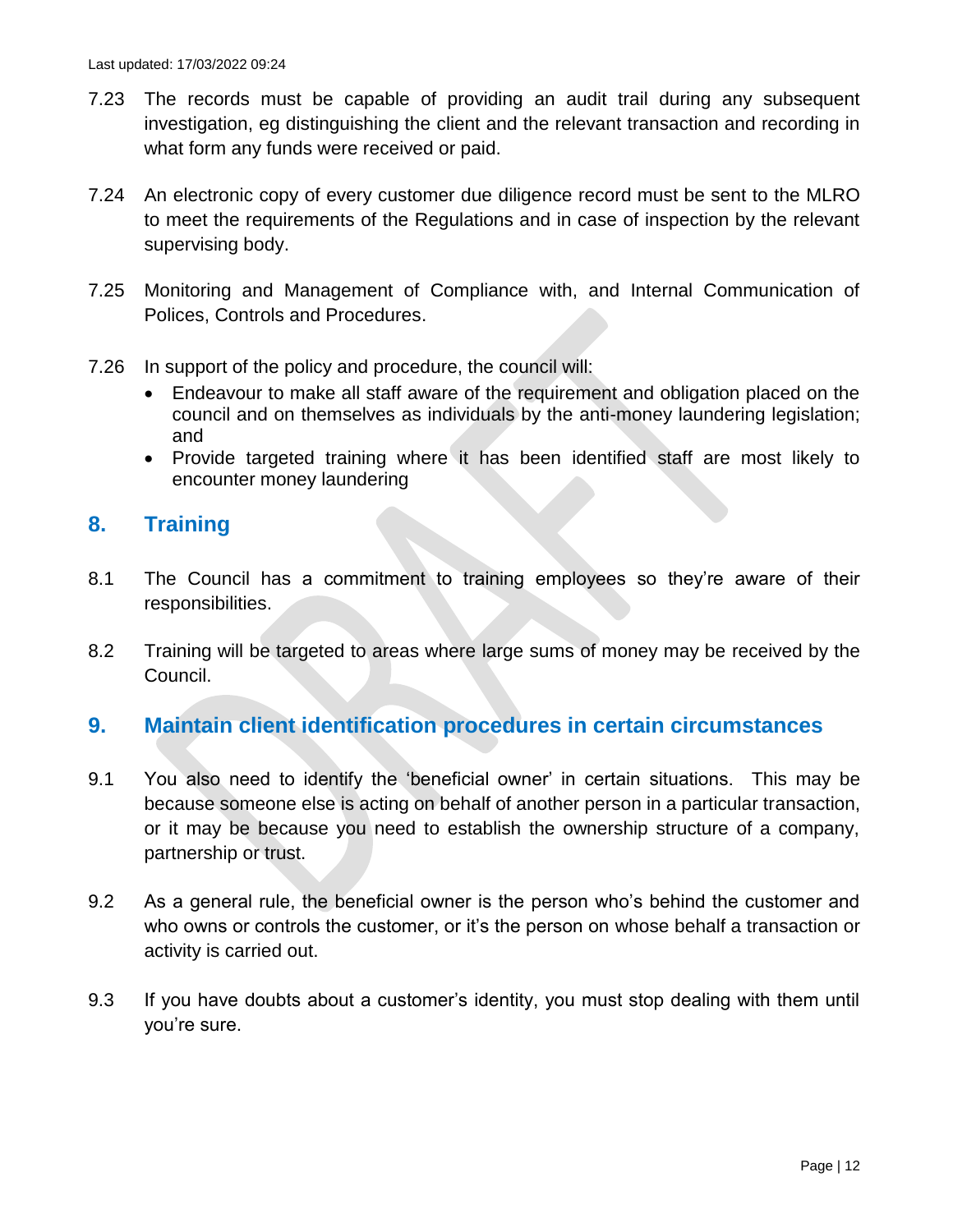#### **10. Further Information**

10.1 Further information can be obtained from the MLRO and the following sources:

**www. nationalcrimeagency.gov.uk** – website of the National Crime Agency

"Proceeds of Crime (Anti-Money Laundering) – Practical Guidance for Public Service Organisations" – CIPFA

"Anti-Money Laundering (Proceeds of Crime and Terrorism) – Second Interim Guidance for Accountants" – CCAB (**www.ccab.org.uk**)

Money Laundering Guidance at **www.lawsociety.org.uk** 

SI 2007 No. 2157 The Money Laundering Regulations 2007 at: [http://www.hm-treasury.gov.uk/consultations\\_and\\_legislation/money\\_](http://www.hm-treasury.gov.uk/consultations_and_legislation/money_) laundering directive/consult\_moneylaundering\_2007.cfm

#### **11. Guidance**

- 11.1 Circumstances that may be susceptible to money laundering:
	- The areas where large sums of money may be received by the Council, including:
		- Council Tax
		- **Business Rates**
		- **Rent or Rent Arrears payments**
		- **Hire of venues, and Licensing**
	- Sale of Council land/buildings (as sale proceeds could be in cash)
	- Sale of Council properties under right to buy scheme
	- Investments this would cover activities such as the issue of local bonds or transfers to for from non UK banks
- 11.2 Indicators that might be warning signs:
	- Transactions that are complex and unusually large or there is an unusual pattern of transactions
	- Where the person you are dealing with is excessively secretive or obstructive
	- Transactions or trade that appear to make no commercial, economic or legal purpose
	- any other activity or situation which may be regarded as particularly likely by its nature to be related to money laundering or terrorist financing
	- transactions which might favour anonymity
	- Large volume/large cash transactions
	- An overpayment or duplicate payment in cash where the refund is requested by cheque or BACS
	- Payments received from third parties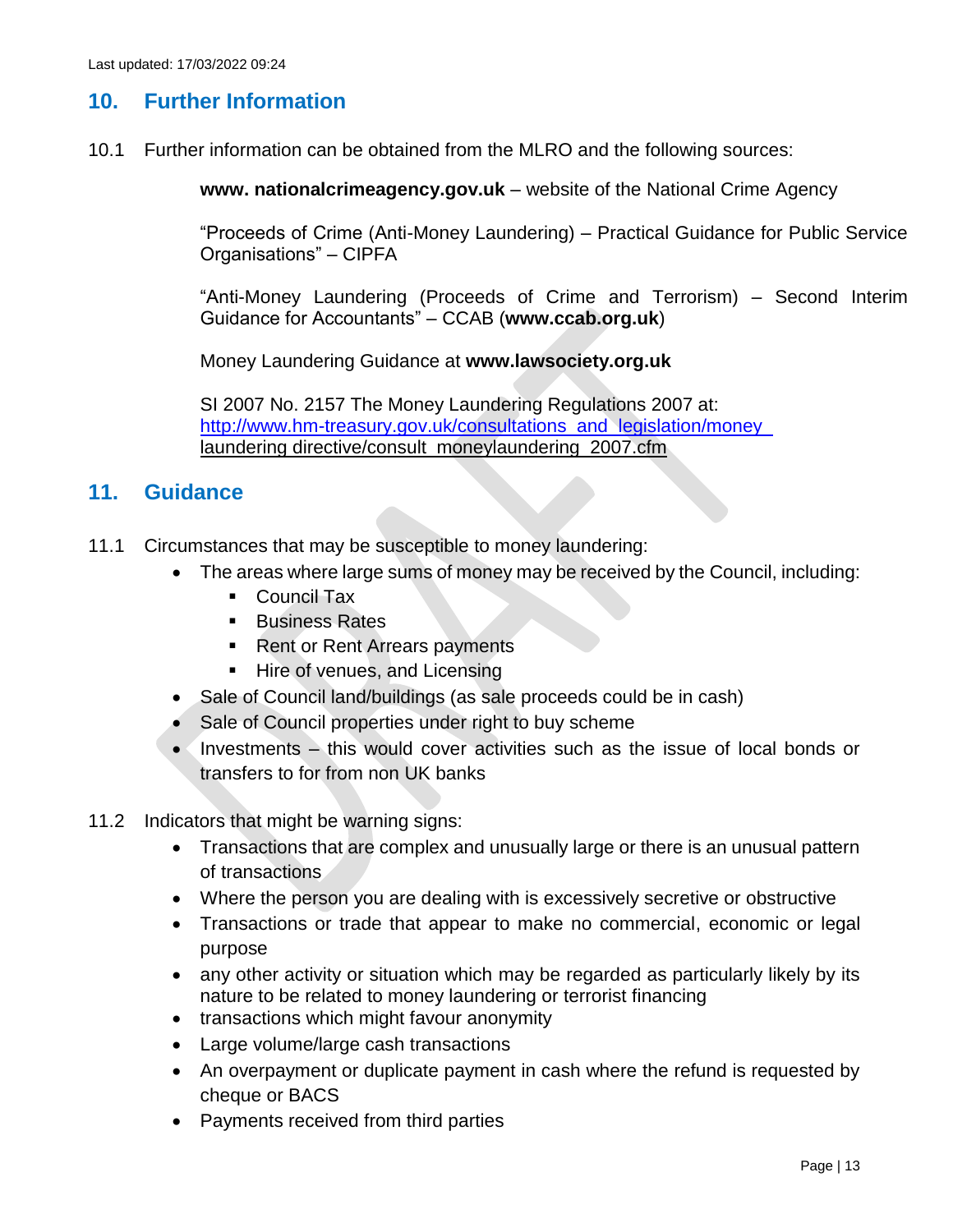- Where a customer pays funds to the Council but then ends the transaction for no apparent reason, or unexpectedly asks for the money to be refunded or forwarded to a third party
- Where a customer tells you that funds are coming from one source and at the last minute the source changes
- Absence of an obvious legitimate source of funds eg where an individual is on low income and is purchasing a property from the Council
- Movement of funds overseas, particularly to a high risk country
- Individuals or companies that are insolvent but have funds
- Purchase of property (eg Council house) where no mortgage is involved
- Use of cash where other means of payment are normal
- Unusual transactions or ways of conducting business
- Use of overseas companies
- New companies

#### Client identification

- 11.3 This means obtaining a customer's:
	- name
	- photograph on an official document which confirms their identity
	- residential address and date of birth
- 11.4 Satisfactory evidence of personal identity includes:
	- Passport or photo driving licence.
	- Utility bills, bank statements and other official documents. Other sources of customer information include the electoral register and information held by credit reference agencies such as Experian and Equifax. (Mobile phone bills are not acceptable).
	- Satisfactory evidence of corporate identity can be through company formation documents or business rates documents.
- 11.5 You also need to identify the 'beneficial owner' in certain situations. This may be because someone else is acting on behalf of another person in a particular transaction, or it may be because you need to establish the ownership structure of a company, partnership or trust. As a general rule, the beneficial owner is the person who's behind the customer and who owns or controls the customer, or it's the person on whose behalf a transaction or activity is carried out.
- 11.6 If you have doubts about a customer's identity, you must stop dealing with them until you're sure.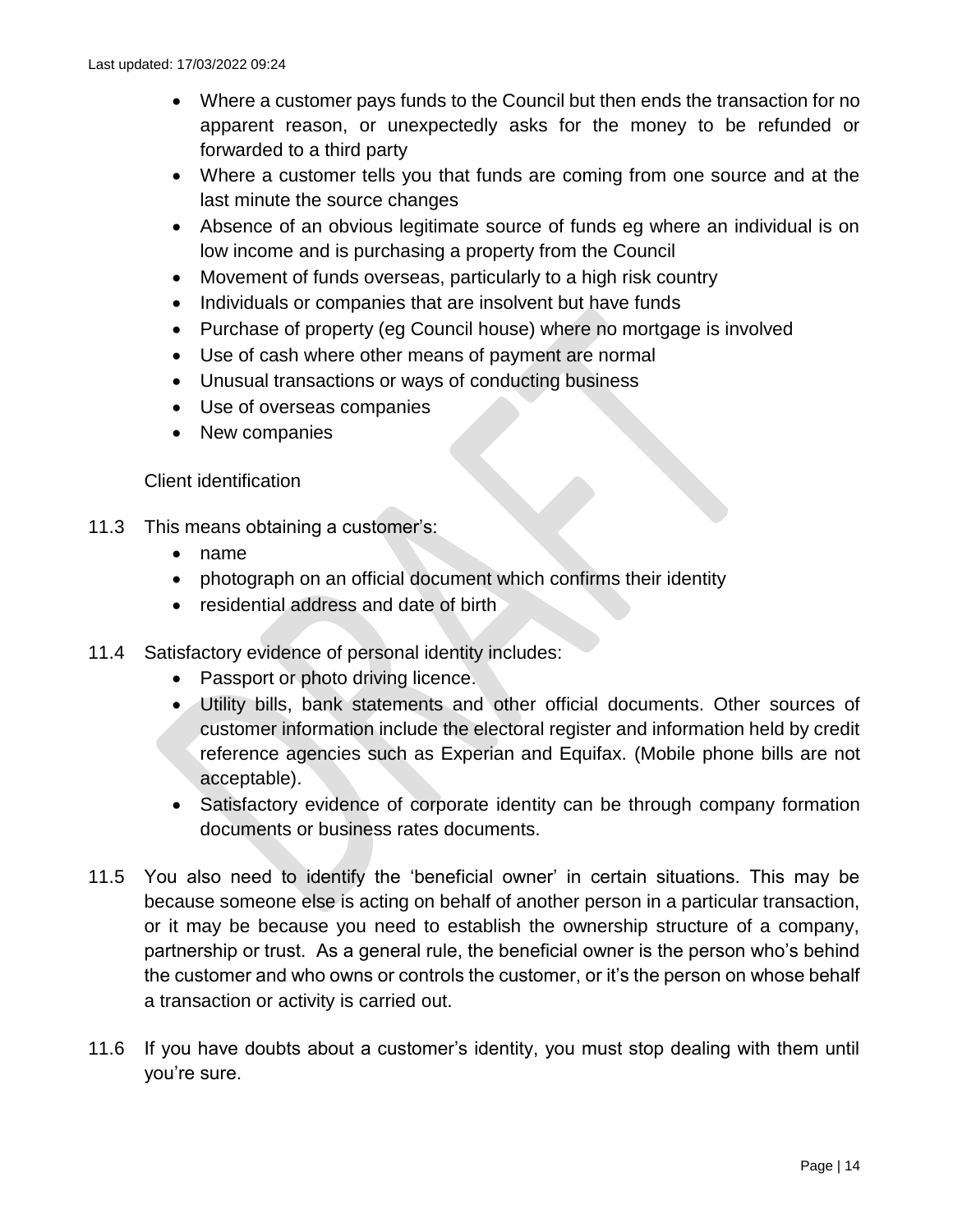- 11.7 In circumstances where the client cannot be physically identified the officer should be aware that :
	- a) there is greater potential for money laundering if the client is not physically present when being identified;
	- b) if satisfactory evidence is not obtained the relationship or the transaction should not proceed;
	- c) if the client acts, or appears to act for another person, reasonable measures must be taken for the purposes of identifying that other person.
- 11.8 The types of record you keep may include:
	- daily records of transactions
	- receipts
	- cheques
	- paying-in books
	- customer correspondence
- 11.9 The formats that you can keep your records in are:
	- originals
	- photocopies
	- microfiche
	- scanned
	- computerised or electronic
- 11.10 You must keep your records for five years beginning from:
	- the date a business relationship ends
	- the date a transaction is completed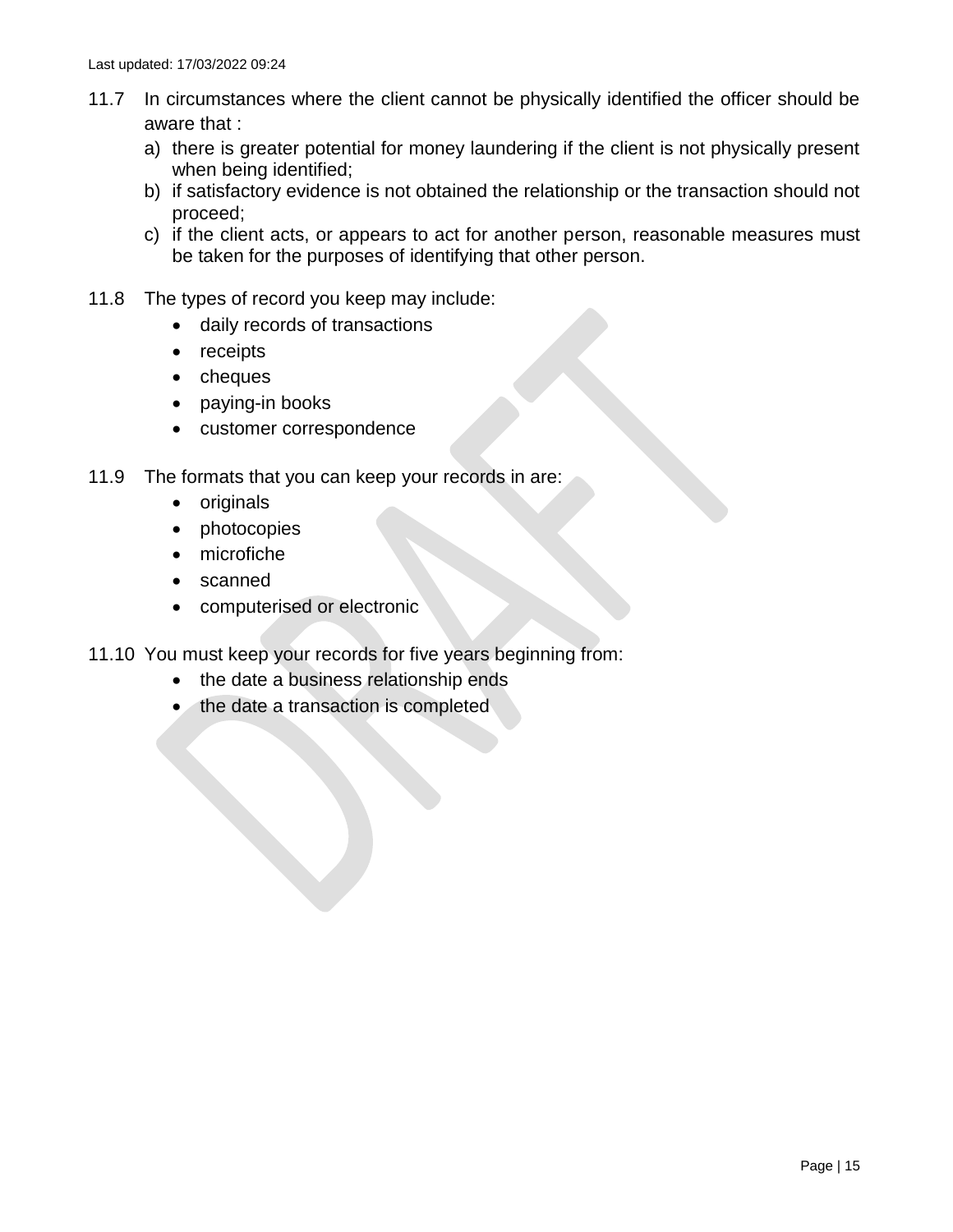## **Confidential**

## **Report to the Money Laundering Reporting Officer**

## **Money Laundering Activity**

| From         |  |
|--------------|--|
| Job Title    |  |
| Telephone No |  |
| Email        |  |

Details of suspected offence

| Name(s) and address(es) of person(s) involved                                  | [if a company/public body please include details of nature of business] |
|--------------------------------------------------------------------------------|-------------------------------------------------------------------------|
| Name                                                                           |                                                                         |
|                                                                                |                                                                         |
| Date of birth                                                                  |                                                                         |
| Address                                                                        |                                                                         |
| Company names                                                                  |                                                                         |
| <b>Directorships</b>                                                           |                                                                         |
| Phone numbers                                                                  |                                                                         |
| Other relevant information                                                     |                                                                         |
| Nature, value and timing of activity involved<br>(Please include full details) |                                                                         |
| Date (has it happened,                                                         |                                                                         |
| ongoing or imminent)                                                           |                                                                         |
| Description of activity                                                        |                                                                         |
| (Likely) amount of                                                             |                                                                         |
| money/assets involved                                                          |                                                                         |
| Where activity took place                                                      |                                                                         |
| How the transaction was<br>undertaken                                          |                                                                         |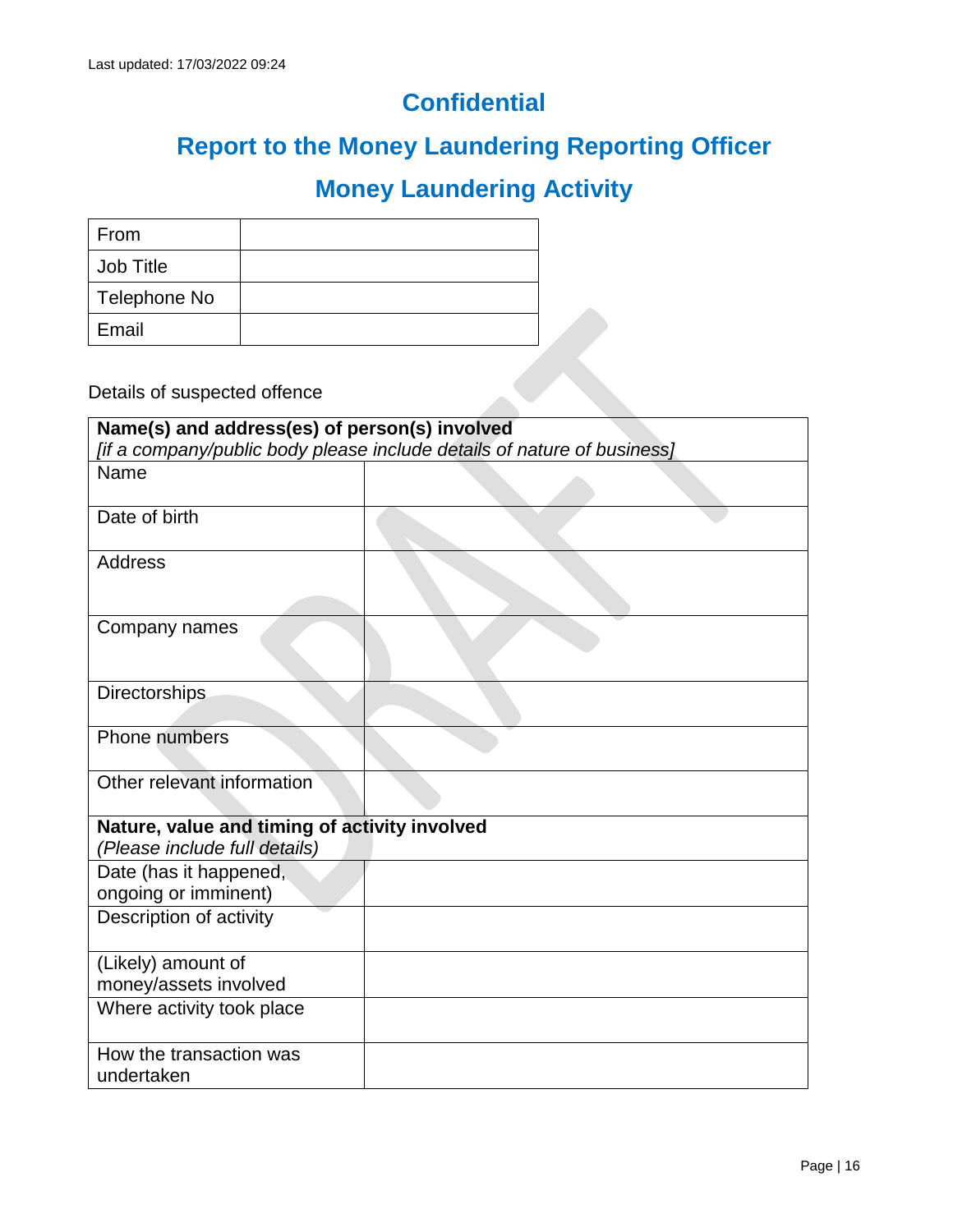| Single transaction or series                                                                                                           |        |     |           |
|----------------------------------------------------------------------------------------------------------------------------------------|--------|-----|-----------|
| Reason for suspicion<br>(full reasons)                                                                                                 |        |     |           |
| Evidence                                                                                                                               |        |     |           |
| (provide any supporting                                                                                                                |        |     |           |
| documentation)                                                                                                                         |        |     |           |
| Nature of involvement:                                                                                                                 |        |     |           |
| Does your involvement constitute a                                                                                                     |        |     |           |
| prohibited act under the definition of                                                                                                 |        |     |           |
| money laundering?<br>Do you need consent from the NCA to                                                                               |        |     |           |
| take any further part in the transaction?                                                                                              |        |     |           |
| Is there a deadline that consent is                                                                                                    |        |     |           |
| needed by? ie from a deadline of the                                                                                                   |        |     |           |
| transaction                                                                                                                            |        |     |           |
| Has any investigation been undertaken as far as you are                                                                                |        | Yes | <b>No</b> |
| aware?                                                                                                                                 |        |     |           |
| (if Yes please give details below)                                                                                                     |        |     |           |
|                                                                                                                                        |        |     |           |
| Have you discussed your suspicions with anyone else?<br>(if Yes please specify below, explaining why such discussion<br>was necessary) |        | Yes | <b>No</b> |
|                                                                                                                                        |        |     |           |
| Have you consulted any supervisory body guidance re money                                                                              |        | Yes | <b>No</b> |
| laundering? Eg the Law Society<br>(if Yes please specify below)                                                                        |        |     |           |
|                                                                                                                                        |        |     |           |
|                                                                                                                                        |        |     |           |
| Has any investigation been undertaken as far as you are                                                                                |        | Yes | <b>No</b> |
| aware?                                                                                                                                 |        |     |           |
| (if Yes please give details below)                                                                                                     |        |     |           |
|                                                                                                                                        |        |     |           |
|                                                                                                                                        |        |     |           |
| Do you feel you have a reasonable excuse for not disclosing                                                                            |        | Yes | <b>No</b> |
| the matter to the NCA?                                                                                                                 |        |     |           |
| (if Yes please give details below)                                                                                                     |        |     |           |
|                                                                                                                                        |        |     |           |
| Please give any other information you feel is relevant:                                                                                |        |     |           |
|                                                                                                                                        |        |     |           |
|                                                                                                                                        |        |     |           |
| Signed:                                                                                                                                | Dated: |     |           |
|                                                                                                                                        |        |     |           |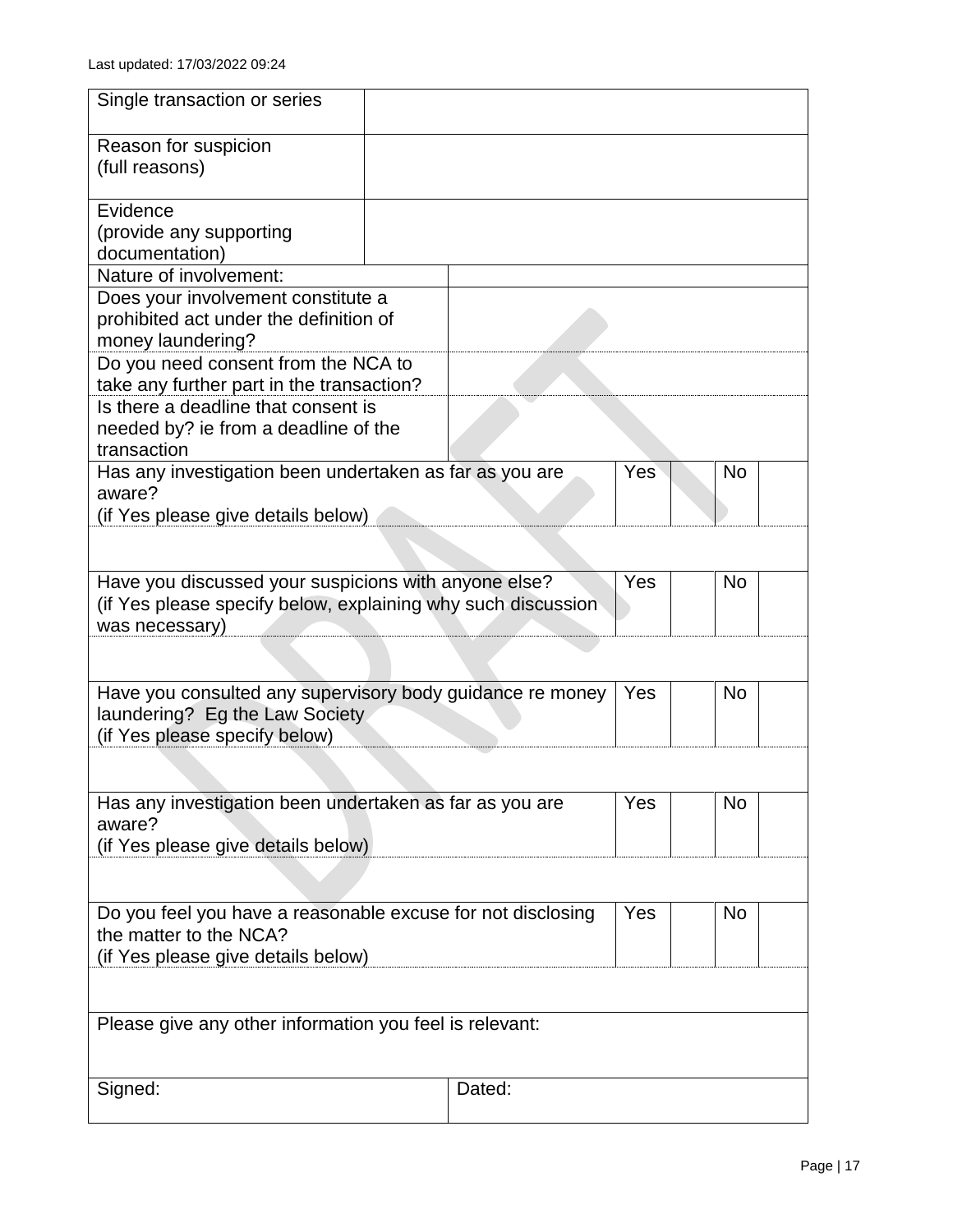## **Completion by Money Laundering Reporting Officer**

## **Money Laundering Activity**

| Date report received                |  |
|-------------------------------------|--|
| Date receipt of report acknowledged |  |

Details of suspected offence

| <b>Consideration of Disclosure</b>                                                                                                                            |                    |     |    |           |
|---------------------------------------------------------------------------------------------------------------------------------------------------------------|--------------------|-----|----|-----------|
| Action plan:                                                                                                                                                  |                    |     |    |           |
| <b>Outcome of Consideration of Disclosure</b>                                                                                                                 |                    |     |    |           |
| Are there reasonable grounds for suspecting money laundering activity?<br>If there are reasonable grounds for suspicion will a report be                      |                    | Yes |    | <b>No</b> |
| made to NCA? If Yes please complete below                                                                                                                     |                    |     |    |           |
| Date of report to NCA                                                                                                                                         |                    |     |    |           |
| Details of liaison with NCA regarding the                                                                                                                     | Notice period:     |     | to |           |
| report:                                                                                                                                                       | Moratorium period: |     | to |           |
| Is consent required from NCA to any ongoing or imminent<br>transactions which would otherwise be prohibited acts?<br>If Yes please confirm full details below |                    | Yes |    | <b>No</b> |
| Date consent received from NCA                                                                                                                                |                    |     |    |           |